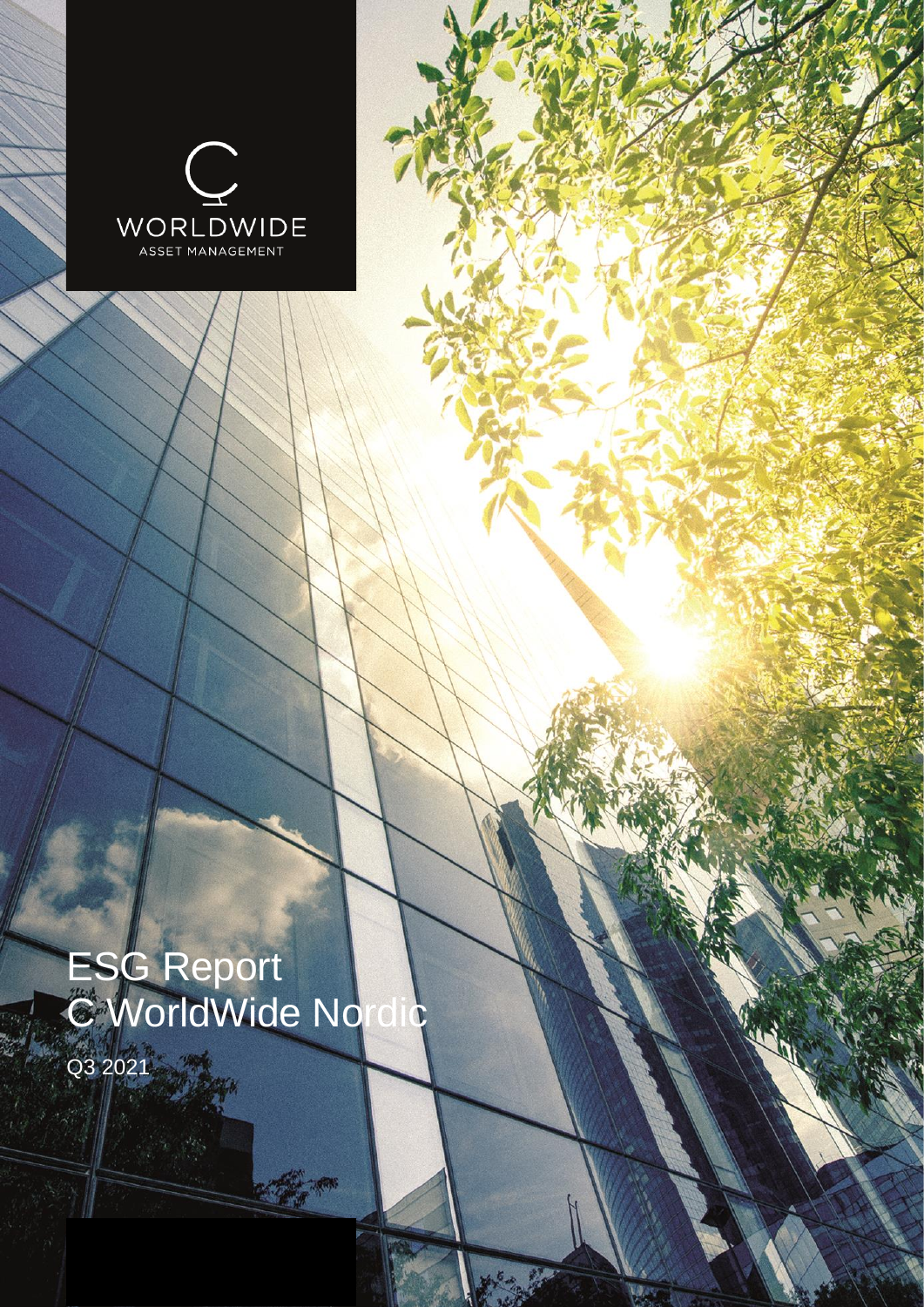

## **ESG RISK RATING**

The table below includes ESG Risk scores on the current holdings in the portfolio. The ESG Risk scores are the ESG rank assigned by Sustainalytics on a 1-to-100 scale (1 being the highest score and 100 being the lowest score).

Risk Management and Risk Exposure are the two main components of the overall score, assessing the ESG risk of the individual company and how well the company addresses and manages these risks. The table illustrates the aggregated portfolio scores, as well as the distribution of the holdings scored by Risk Exposure and Risk Management as a percentage of the total portfolio.

|                      | <b>ESG Risk Rating</b> | <b>Risk Management</b> | <b>Risk Exposure</b> |  |  |
|----------------------|------------------------|------------------------|----------------------|--|--|
| <b>Average Score</b> | 21                     | 52                     | 42                   |  |  |
|                      |                        | <b>Exposure</b>        |                      |  |  |
| <b>Management</b>    | Low                    | <b>Medium</b>          | <b>High</b>          |  |  |
| Strong               | 3%                     | 55%                    | 7%                   |  |  |
| Average              | 14%                    | 21%                    | $0\%$                |  |  |
| <b>Weak</b>          | 0%                     | 0%                     | $0\%$                |  |  |

*Source: Sustainalytics, September 2021*

## **QUARTERLY HIGHLIGHTS**

In the mist of the European summer holidays, IPCC, the UN Intergovernmental Panel on Climate Change released the first part of its Sixth Assessment Report (AR6) on the state of global climate. The full AR6 is expected to be released in September 2022. The current report addresses the urgent and necessary actions needed to be taken prior to the Paris Agreement deadline in 2050. According to the report, current evidence, and physical science modelling shows that already in 2040, the world will see warming of 1.5 degrees above pre-industrial levels. Therefore, crucial actions and emission-reduction target setting will need to already take place this decade if we are to meet net-zero by 2050. The newly released report finds an *unequivocal* link between human activity and global warming, and flags the increased risk of massive heat waves, floods, wildfires, and other acute physical risks that potentially have damaging effects to millions of people.

The changes are not only happening in a distant future or in a distant world (ice sheets melting in Arctics, rising sea levels in far-away archipelagos), but have directly affected (from a natural disaster point of view) the somewhat calm lands of Europe this summer with wildfires across southern Europe and severe mudslides and floods in Germany.

In order to minimise the risks of these catastrophic outcomes, some crucial actions are necessary as per scientists behind the AR6 as well as suggested by the IEA (International Energy Agency), e.g.: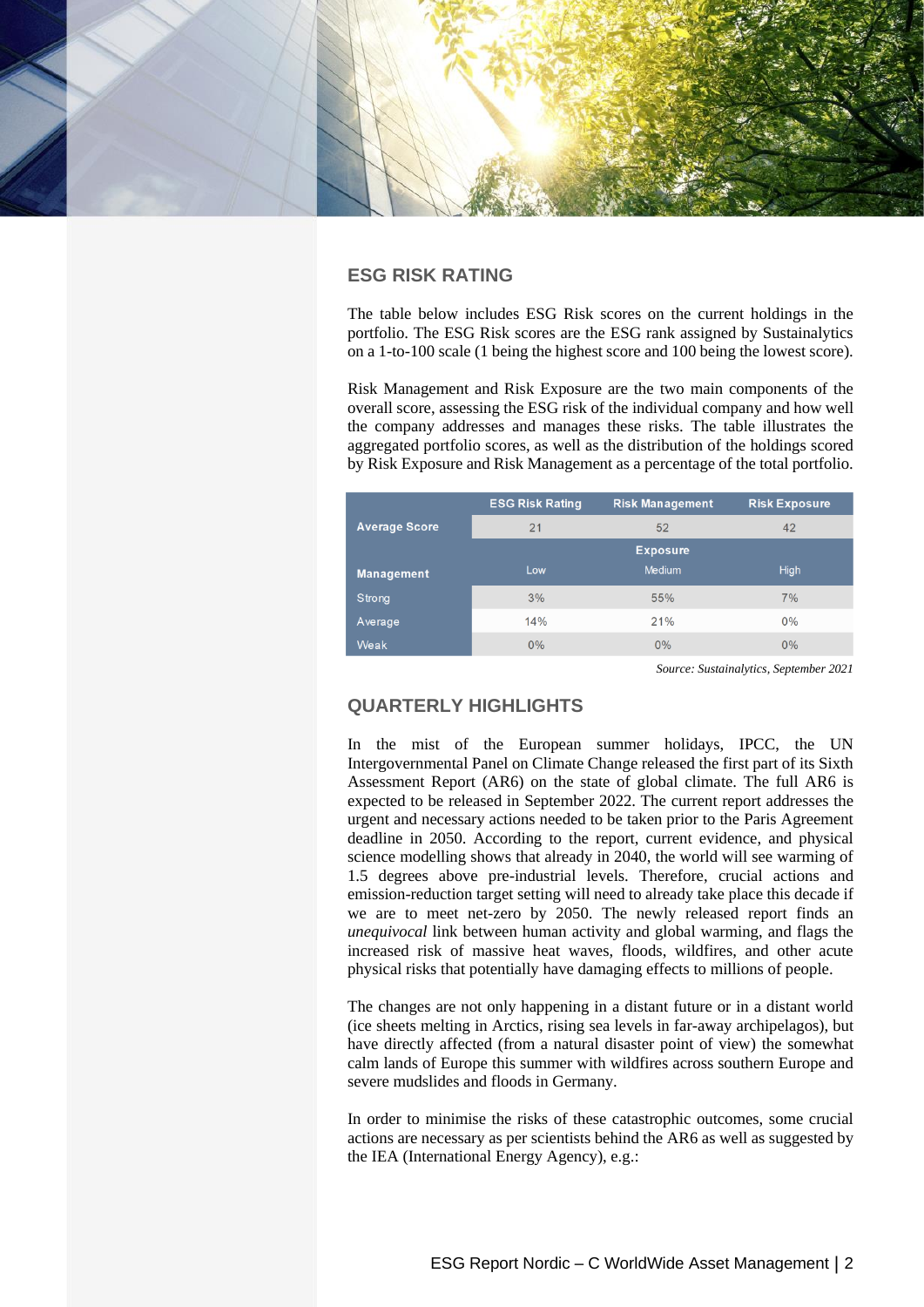

- Coal and gas power plants must be closed within 10 years, and no new oil and gas developments should take place.
- Significant lifestyle changes regarding eating meat, driving SUVs and flying are required with rich countries overwhelmingly responsible and needing to change.
- Cutting methane would have a major positive impact

These findings will undoubtedly influence corporates and thus our investments. E.g., a premium on immediate carbon reduction will impact utilities, such as renewable energy companies (Ørsted). Likewise, more focus on physical climate risk will affect insurance companies (Tryg). Additionally, lifestyle changes and (over)consumption negatively impact consumer goods as well as consumer spending across all sectors and geographies.

The above are also reasons why we take climate-related risk into consideration when reviewing potential and current investments and will likely also be topics on the agenda for the COP26 in Glasgow this November. Governments and policymakers are expected to take action. While a lot is still to be done, some initiatives are already adopted or are about to be:

- The EU has its ambitious Green Deal in place with the overarching target to be the first net-zero continent. Currently, the much covered 'Fit for 55' programme for corporates to reduce GHG emission by 55% by 2030, is getting the attention.
- Earlier this year, the Biden Administration presented its suggestion to a huge USD 3.5 trillion budget bill for new investments in climate-related solutions. A bill, that together with a bipartisan infrastructure bill, should help the US meet its target to reduce GHG emissions by 50% by 2030.
- In Asia, focus is also on the energy transition and limiting GHG emissions. Recently China announced that it will not build new coal-fired power plants abroad and will increase support for other countries to develop lowcarbon energy. This pledge follows similar announcements from South Korea and Japan earlier this year, who together account for more than 95% of all overseas financing for coal plants. Additionally, we recently witnessed that Chinese companies were instructed to swich off power and thus production due to energy shortages, but then only for the government to fire up the coal kettles again to meet power demand.

The path to net-zero is by far not linear.

## **DIRECT ENGAGEMENT**

Today our investment strategy is primary focused on companies, which we believe will turn out positively in the coming EU taxonomy. We believe that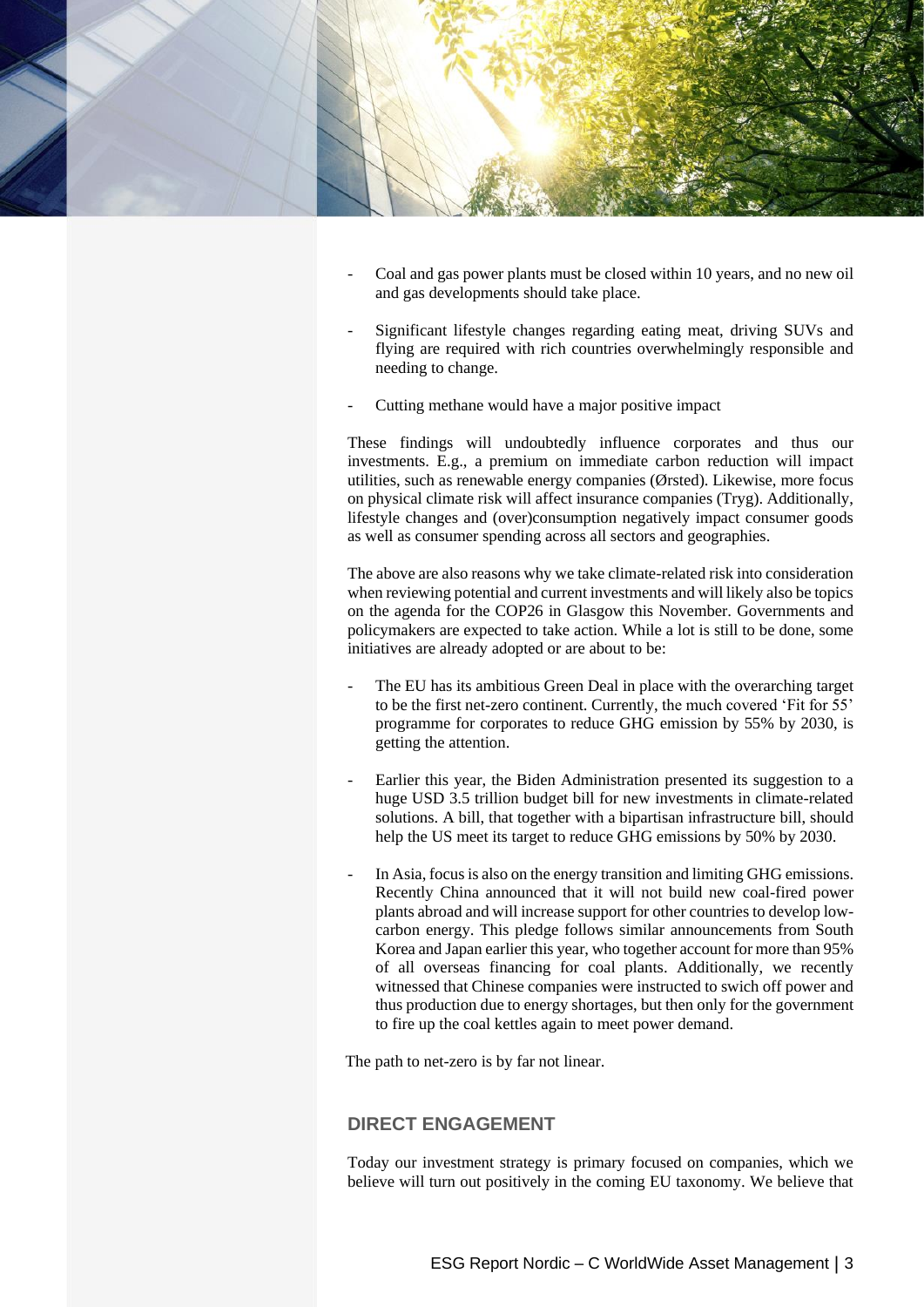

companies with features and characteristics that make them aligned with what EU defines as green, will have a prosperous future, and therefor fit well into a portfolio that has a long-term view.

During the quarter, we dug deeper into the EU taxonomy alignment across current holdings and sectors, as well as potential future candidates for the portfolio that fit into the above-mentioned strategy, we thus attended a number of meetings with this in focus.

One of the sectors we looked into was the Utilities sector, where several of the companies are in a process of becoming greener via less dependence on fossil fuels and more on wind, solar and biomass.

Besides the above-mentioned movement in a green direction, we discussed topics such as commitment to the SDGs and what that means for the strategy and also the customers perception of the company. Furthermore, we touched upon the rising energy prices and EU quotas and what potential short- and long-term disruption that will cause to the business models.

More company specific, we had discussions on diversity as the Utilities sector lacks women in management layers, as it is difficult to get enough female applicants, but management has a strong focus on the subject.

Finally, we discussed incentive schemes for management and encouraged that ESG related KPIs should become part of management's remuneration in the future.

# **COLLECTIVE ENGAGEMENT**

Through our cooperation with Sustainalytics, we are currently actively engaging with the following companies in the Nordic portfolio.

## **Volvo**

#### *Operations in territories with human rights risk*

Volvo's construction equipment and armoured trucks have been involved in incidents regarding alleged violations of human rights in Palestine and Egypt, respectively. After an initial conference call in 2019, Volvo declined a followup call and referred to its latest sustainability report. The company said it remains available to respond to follow-up questions in writing. Volvo's change objection is to use its leverage with importers and distributors in highrisk locations to reduce the risk of its products getting implicated in human rights violations. In a call in May 2021, Sustainalytics maintained a focus on the company's work with business partners to assess and manage human rights risks and was encouraged to hear that the company was developing a standalone human rights policy to be published in July 2021. Sustainalytics is seeking to understand how the new policy might facilitate human rights due diligence in collaboration with importers or distributors. Next step is to follow up with Volvo in December 2021 for an update.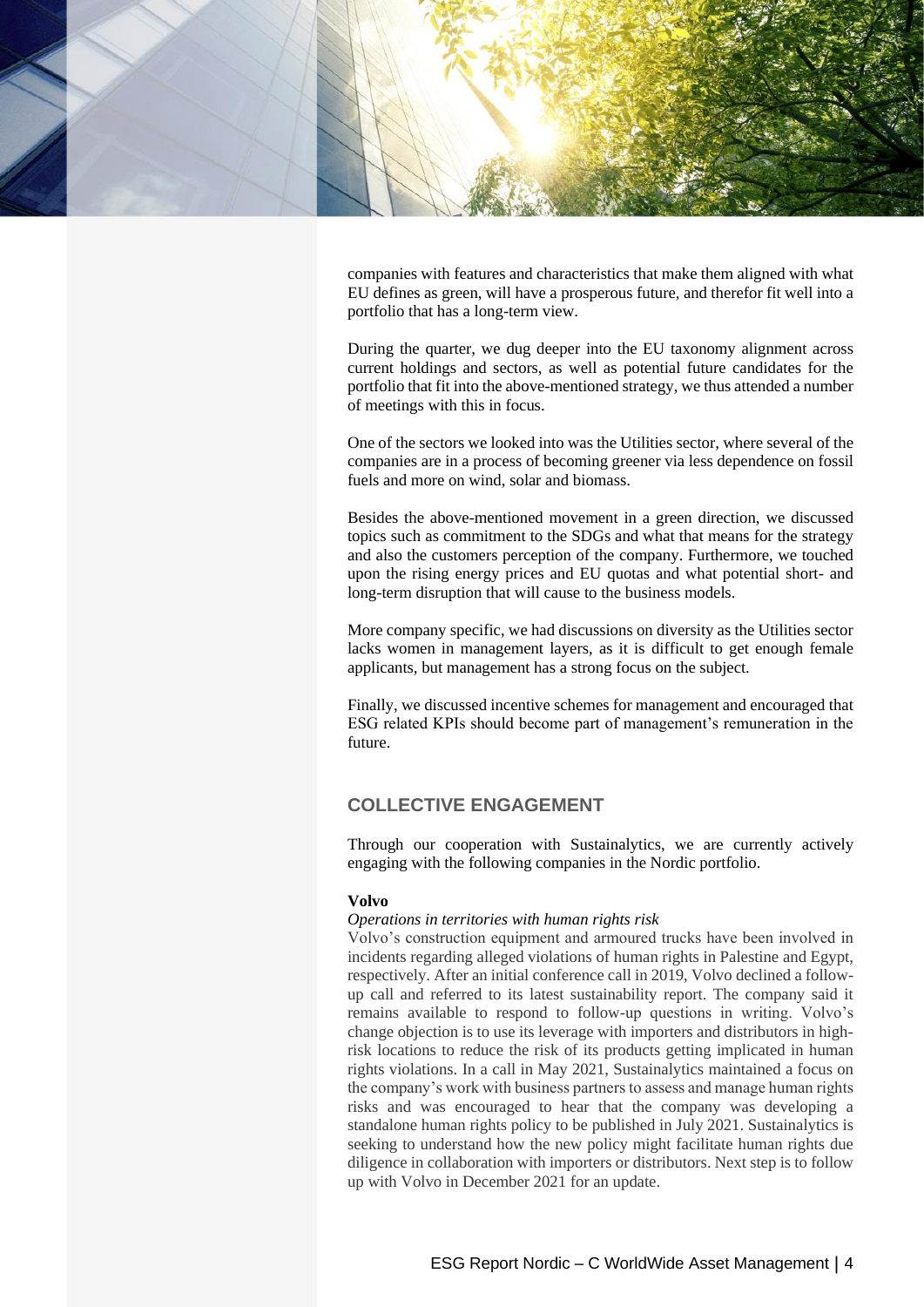

## **NEW POSITIONS DURING Q3 2021**

During the third quarter, we bought Lindab International to the portfolio.

Lindab International AB provides products and system solutions that are used to simplify the construction of properties and improve the indoor climate. The company operates through three segments, namely ventilation systems, profile systems, and building systems. Through these operating segments, it develops, manufactures, markets, and distributes building products that cover systems for roofs, walls, and floors; building solutions for residential and commercial properties; ventilation products; indoor climate solutions which include air diffusers and acoustics; and pre-engineered steel building systems to provide complete building systems.

We find Lindab well positioned to benefit from the expected accelerating investments into building renovation and energy optimisation. Furthermore, Lindab has a high degree of alignment to the EU taxonomy, estimated by the company itself to be around 65%.

## **CLIMATE IMPACT**

Our approach to a more sustainable future matters now more than ever. We use data from Science Based Targets Initiative (SBT) and the Transition Pathway Initiative (TPI) to assess the impact of climate risk in our portfolio.

To accelerate our contribution to change, we recently joined the Climate Action 100+ (CA100+). CA100+ is an active ownership network, led by shareholders, to improve the world's largest emitters' effort in addressing climate change. Our membership is aligned with our support of the Taskforce on Climate-related Financial Disclosure (TCFD), of which we became official supporter in June 2020.

The tables on the next page summarise the current climate risk assessment of the portfolio. Firstly, we show the carbon footprint of the portfolio compared with the benchmark. Secondly, we show how the portfolio aligns with the 2050 target of the Paris Agreement of 1.5-degree net zero scenario. Finally, we show the sectors contributing the most to GHG emissions based on the current portfolio.

Besides the climate risk assessment, we also show how many of the companies in the portfolio have climate targets and how ambitious these are. Currently 72% of the portfolio's value is aligned with international climate goals. This includes ambitious targets set by the companies as well as committed and approved Science Based Targets (SBT).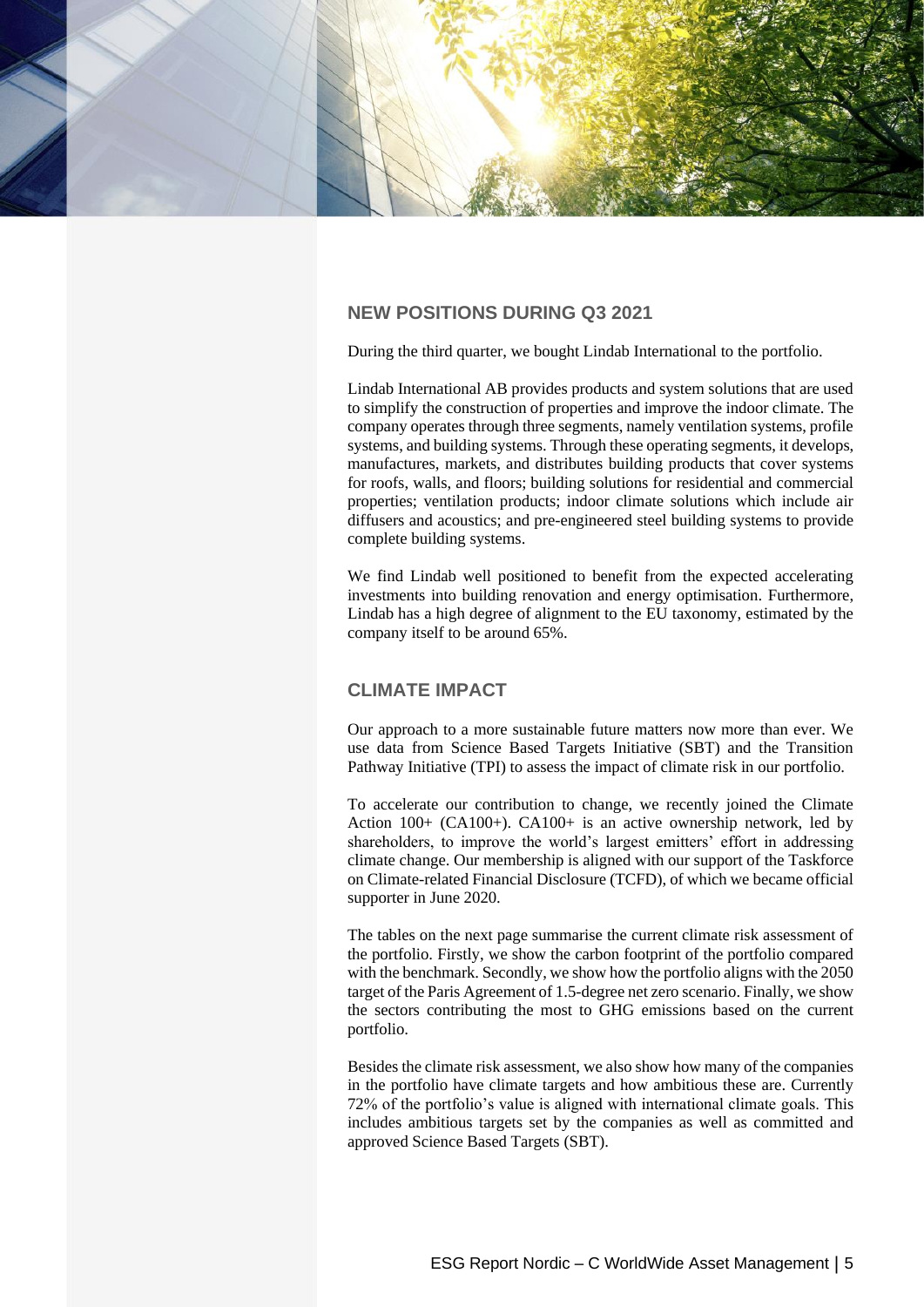

|                        |             | <b>Emission Exposure</b> | <b>Sustainable Development</b>       |                           |  |  |
|------------------------|-------------|--------------------------|--------------------------------------|---------------------------|--|--|
|                        |             | tCO <sub>2</sub> e       | tCO <sub>2</sub> e/mill. USD revenue | Scenario*                 |  |  |
|                        | Scope 1 & 2 | Incl. Scope 3            | <b>Carbon Intensity</b>              | 2050 Target Paris Aligned |  |  |
| <b>Portfolio</b>       | 97          | 249                      | 265.48                               | +37.59%                   |  |  |
| <b>Benchmark</b>       | 55          | 202                      | 158.61                               | $+164.91%$                |  |  |
| <b>Net Performance</b> | $-75.9%$    | $-23.4%$                 | $-67.4%$                             | $\overline{\phantom{a}}$  |  |  |



# Climate Targets Assessment (% Portfolio Weight)



*\*The Sustainable Development Scenario pathway is fully aligned with the Paris agreement. The table indicates whether the portfolio and benchmark are expected to over-/undershoot against the allocated carbon budget until 2050 Source: ISS, September 2021*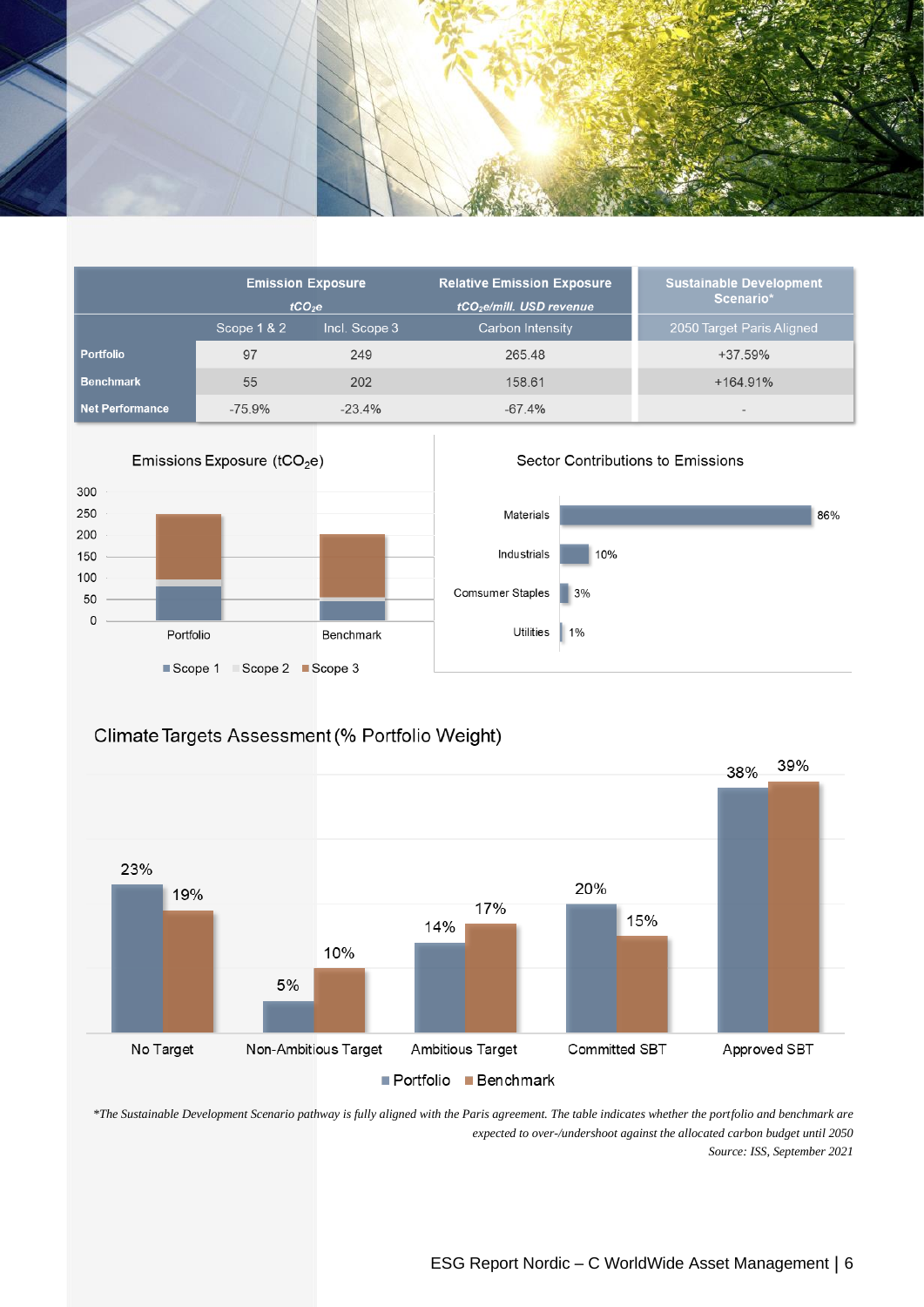

## **QUARTERLY VOTING STATUS**

The majority of AGMs in the portfolio take place in the second quarter of the year, and hence we only participated in one meeting during the third quarter, which was the EGM for DSV Panalpina.

#### *DSV Panalpina*

We voted with management and thus against ISS recommendation on approval of increasing the share capital. The proposed opportunity is greater than usual, but with DSV's historic track for good acquisitions and optimisation of its assets, we are confident about this authorisation.

A full list of all votes cast during the quarter is available upon request.

| Company                                               | Type | Tvpe | Proponent | Proposal Votable | number proposal | Proposal text                                                                                                                                                                                                                                      | Management<br>recommendation recommendation instruction management | Voting policy | Vote | Vote against |
|-------------------------------------------------------|------|------|-----------|------------------|-----------------|----------------------------------------------------------------------------------------------------------------------------------------------------------------------------------------------------------------------------------------------------|--------------------------------------------------------------------|---------------|------|--------------|
| DSV Panalpina A/S Extraordinary 08/09/2021 Management |      |      |           | Yes              |                 | Approve Creation of DKK 48 Million Pool of Capital with Preemptive<br>Rights; Approve Creation of DKK 48 Million Pool of Capital without<br>Preemptive Rights; Maximum Increase in Share Capital under Both<br>Authorizations up to DKK 48 Million | For                                                                | Against       | For  | <b>No</b>    |